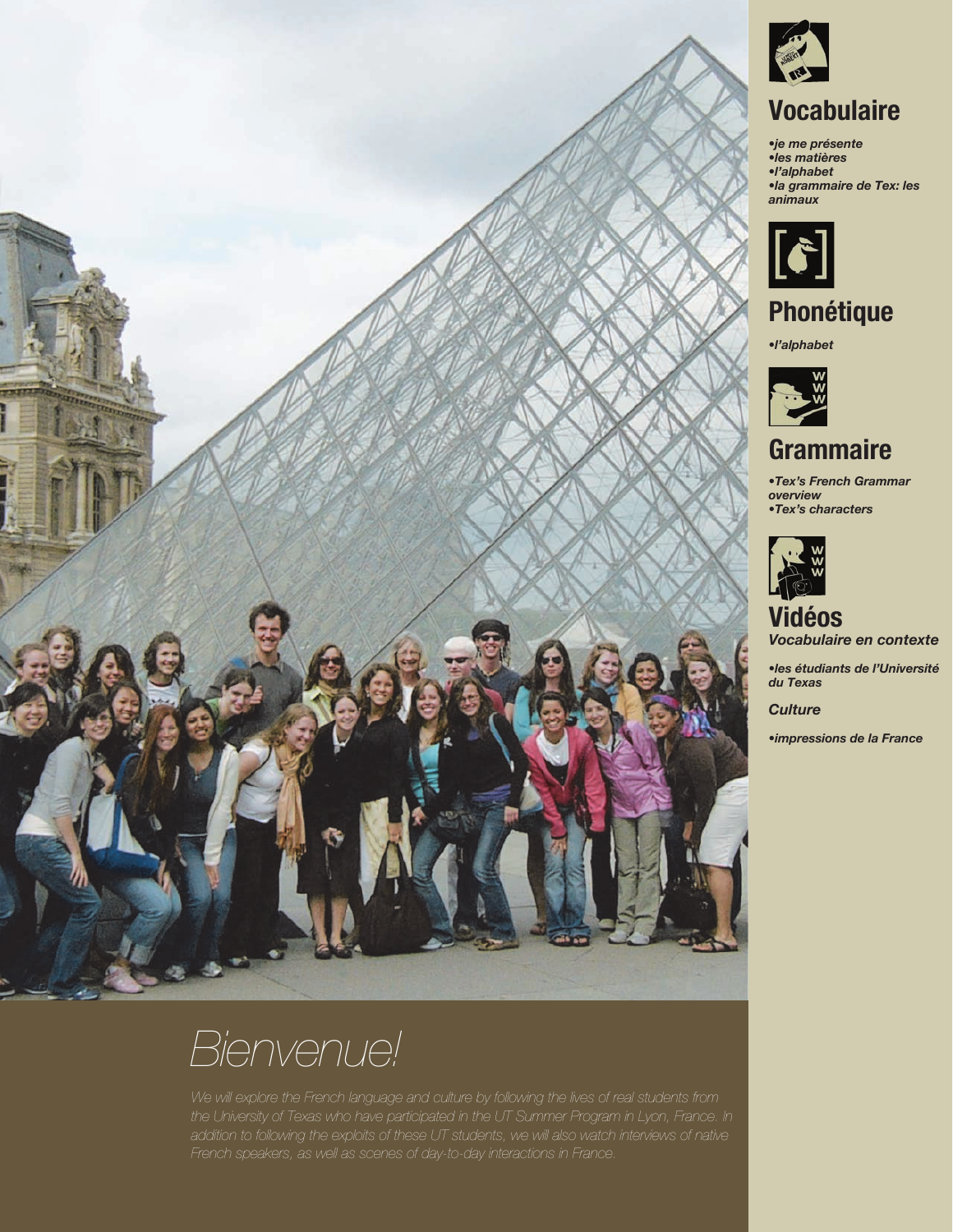### *Chapitre préliminaire*



Watch the introductory video to **Français Interactif**. Where are the UT students? As you can see from this video, **Français Interactif** will help you explore the French language and culture by following the lives of real UT students who participated in the UT Summer Program in Lyon, France. The UT students will introduce you to their French host families, their French university, and their lives in France. Keep in mind as you watch these students that they were in your position only a year ago--enrolled in beginning French! This program shows you that it IS possible to learn French well enough to communicate with native speakers.

In addition to following the exploits of these UT students, you will also watch videos of native French speakers as well as scenes of day-to-day interactions (e.g., vendors in the market, waiters at a café, children getting ready to go to school, etc.). A bilingual family in Austin will bridge the gap between UT and France and French-speaking critters will help you learn with **Tex's French Grammar**. Bienvenue! We hope you will enjoy studying French with **Français Interactif**.

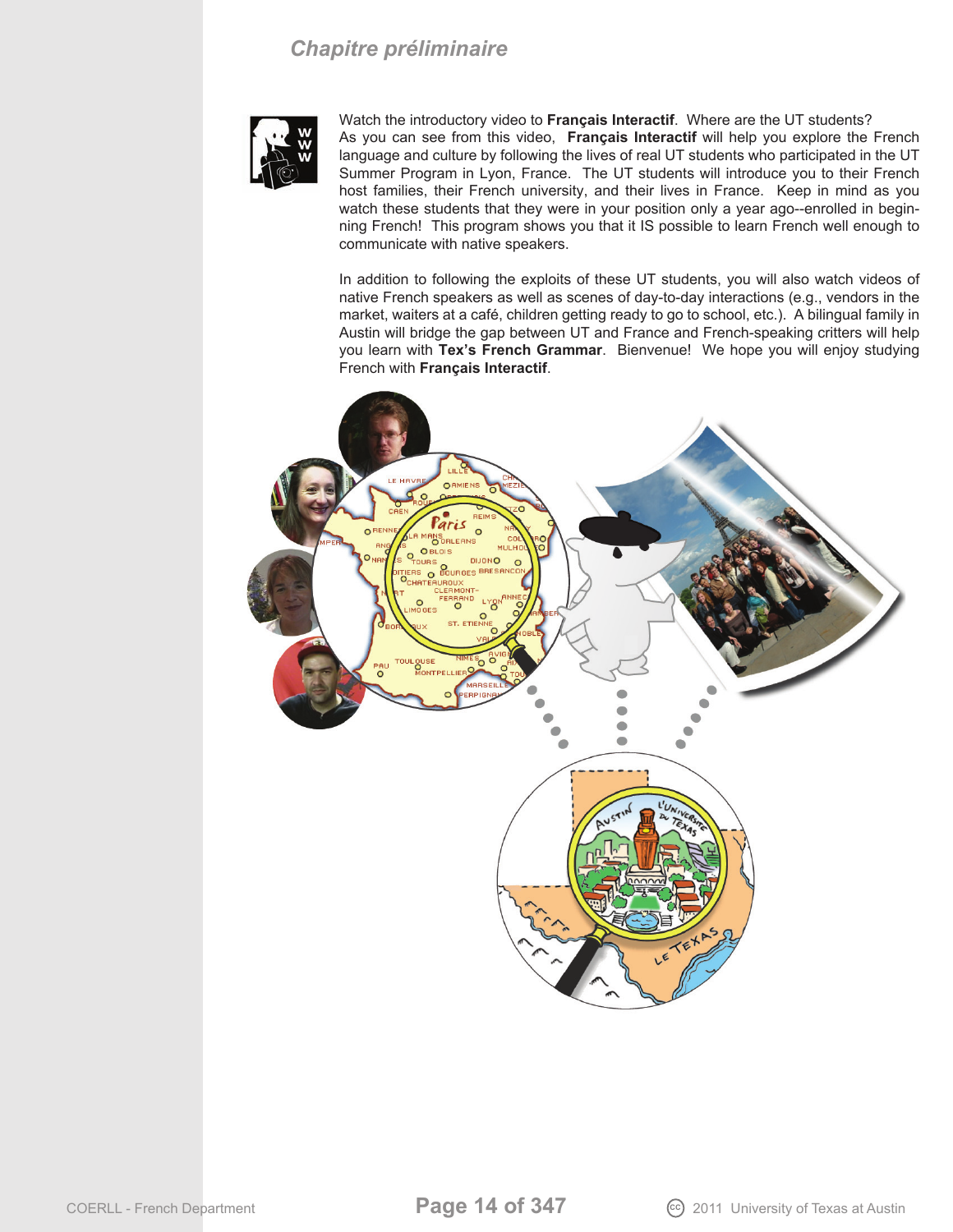## *Chapitre préliminaire*

Je m'appelle… et al. and the more is the My name is  $\ldots$ Je suis de … I am from … Je suis étudiant en... (français, maths, etc.) I am a student (male) in...(French, math, etc.)

II/Elle s'appelle... The state of the His/Her name is... II/Elle est de... The state of the state of the He/She is from... Il est étudiant en... (français, maths, etc.) He is a student (m) in...(French, math, etc.) Elle est étudiante en...(français, maths, etc.) She is a student (f) in...(French, math, etc.)

### **Les matières Subjects**

le commerce business la comptabilité de la comptabilité de la comptabilité de la communité de la communité de la communité de la co

les langues (f) languages languages l'anglais (m) English le français **French** l'espagnol (m) Spanish la littérature de la contrature de la literature de la literature de la literature de la literature de la liter

l'histoire (f) history la géographie quality and the geography les sciences politiques (f) example the political science

les mathématiques/les maths (f) math

les sciences (f) sciences (f) sciences la biologie biology la chimie chemistry l'informatique (f) computer science

la musique music la philosophie philosophy la psychologie psychology psychology

### **Grammaire de Tex: Les animaux Tex's French Grammar: Animals**

le cafard cockroach le chat / la chatte / la minette cat / female cat / kitty l'écureuil (m) squirrel l'escargot (m) snail la fourmi antication and anticode and anticode and anticode and anticode and anticode and anticode and anticod le tatou armadillo

### **Je me présente. Let me introduce myself.**

Je suis étudiante en...(français, maths, etc.) I am a student (female) in...(French, math, etc.)

## **Vocabulaire**



## **Préparation du vocabulaire**



Be sure to download the pdf vocabulary

preparation template from the FI website to complete Exercises B, E, and F.

- 
- Your instructor will collect this home-
- work.

## **Phonétique**



Go to the website for a complete explanation and practice exercises.